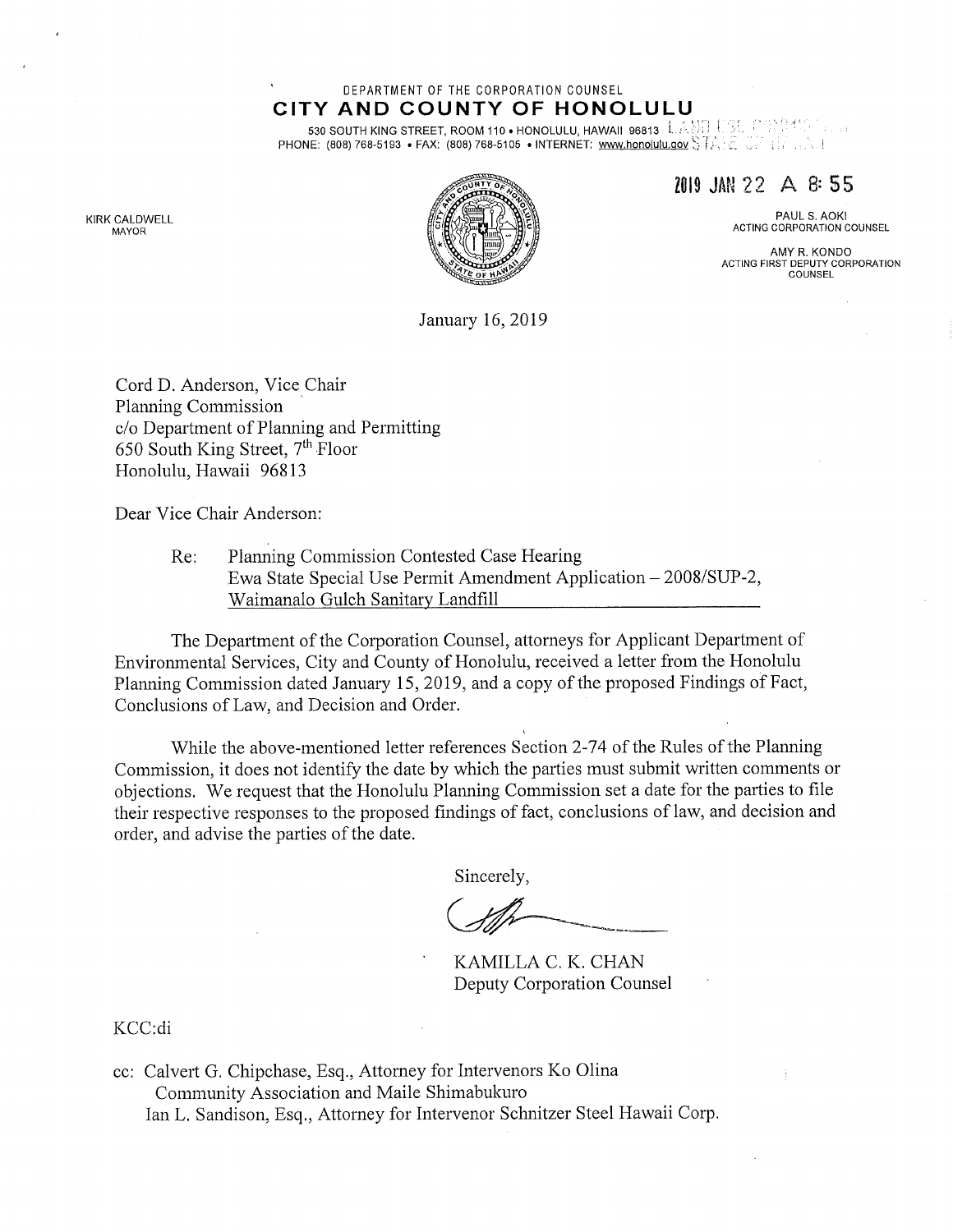Cord D. Anderson, Vice Chair January 16, 2019 Page 2

> Richard N. Wurdeman, Esq., Attorney for Intervenor Colleen Hanabusa Kathy K. Sokugawa, Acting Director, Department of Planning and Permitting Bryan C. Yee, Esq., Deputy Attorney General Leo Asuncion, Director, Office of Planning Bert K. Saruwatari, Land Use Commission

16-09965/708113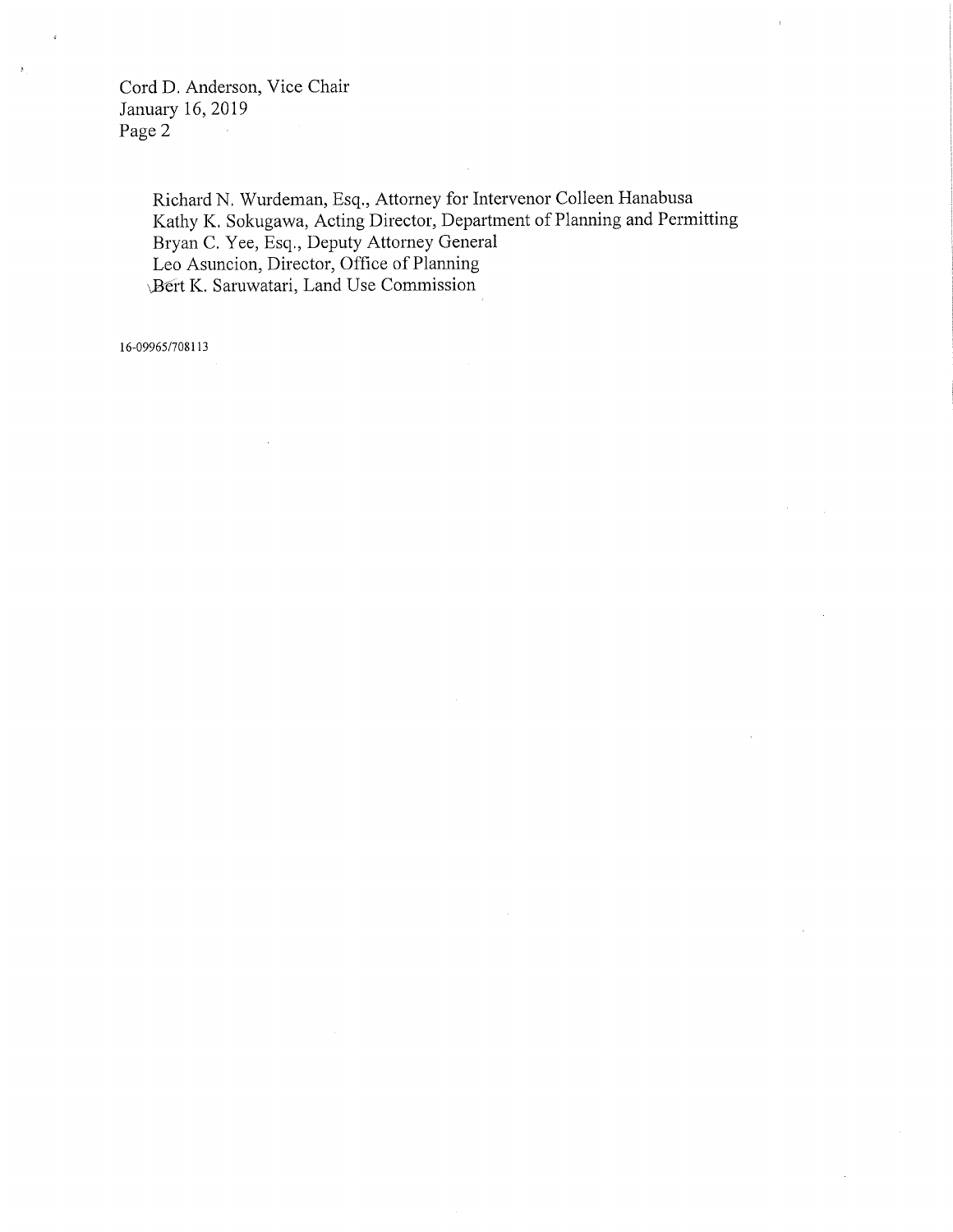# PLANNING COMMISSION CITY AND COUNTY OF HONOLULU

650 SOUTH KING STREET, 7™ FLOOR • HONOLULU, HAWAII 96813 PHONE: (808) 768-8007 • FAX: (808) 768-6743 DEPT. WEB SITE: www.honoluludpp.org • CITY WEB SITE: <u>www.honolulu.gov</u>

KIRK CALDWELL MAYOR



KO, MST, (1, 1899)<br>STATE, Open Graffhûr d. challacombe, chair CORD D. ANDERSON, Vice Chair 2019 JAN 22 A OF SHELL B. TOLENTINO KEN K. HAYASHIDA THERESIA C. McMURDO WILFRED A. CHANG, JR. GIFFORD K. F. CHANG 9th Member - Vacant

January 16, 2019

#### VIA EMAIL & HAND DELIVERY

Paul S. Aoki Acting Corporation Counsel Kamilla C. K. Chan, Esq. Deputy Corporation Counsel City and County of Honolulu 530 South King Street, Room 100 Honolulu, HI 96813

Attorneys for Applicant Department of Environmental Services, City and County of Honolulu

### VIA EMAIL & CERTIFIED MAIL RETURN RECEIPT REQUESTED 7017 3040 0000 9677 4401

Calvert G. Chipchase, Esq. Christopher T. Goodin, Esq. Cades Schutte LLP 1000 Bishop Street, Suite 1200 Honolulu, HI 96813

Attorneys for Intervenor Ko Olina Community and Maile Shimabukuro

## VIA EMAIL & CERTIFIED MAIL RETURN RECEIPT REQUESTED 7017 3040 0000 9677 4425

Ian L. Sandison, Esq. Arsima A. Muller, Esq. Avery C. Matro, Esq. Carlsmith Ball LLP 1001 Bishop Street, Suite 2200 Honolulu, HI 96813

Attorneys for Intervenor Schnitzer Steel Hawaii Corp.